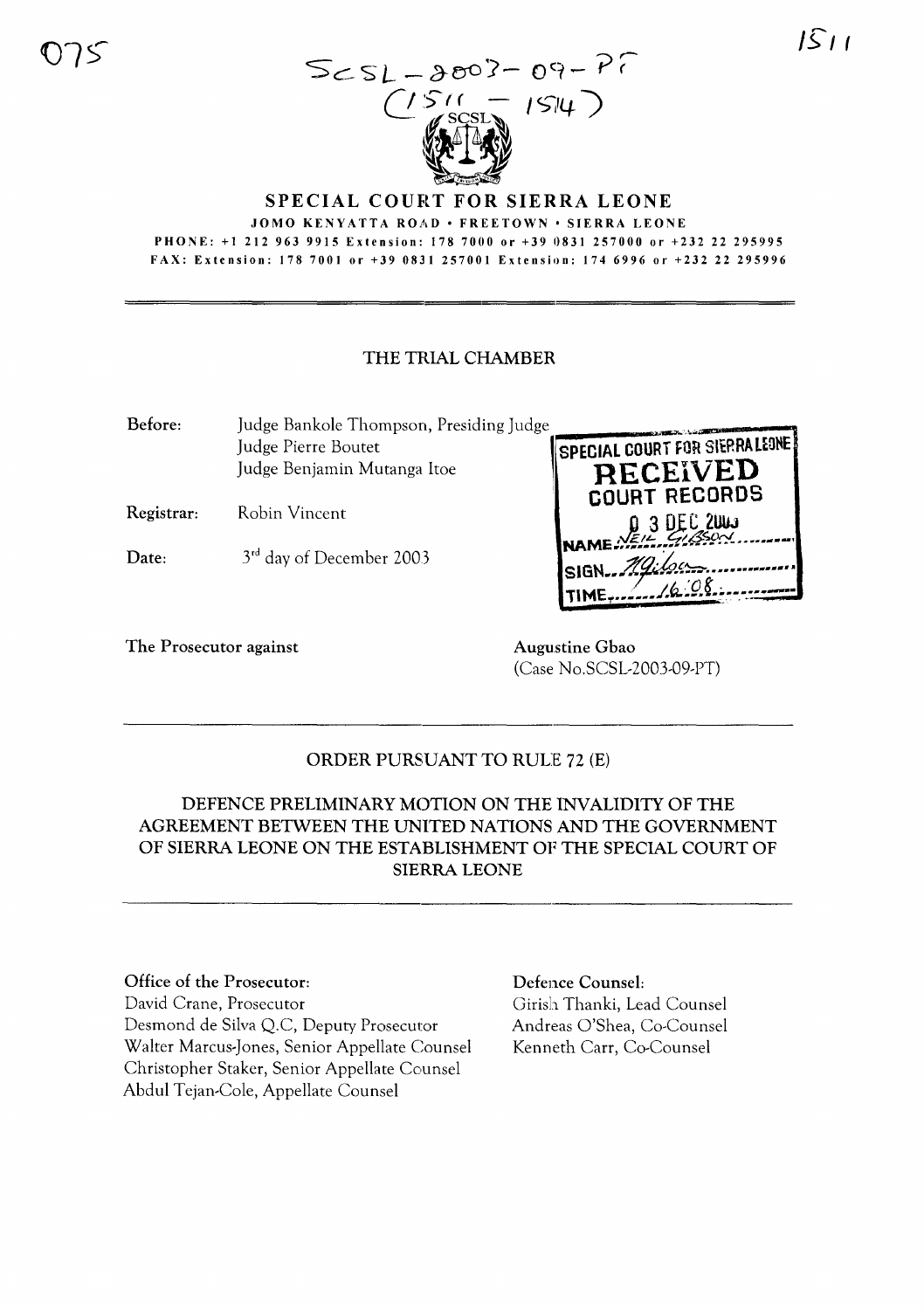# THE SPECIAL COURT FOR SIERRA LEONE ("the Special Court")

SITTING as the Trial Chamber ("the Chamber"), composed of judge Bankole Thompson, Presiding Judge, Judge Pierre Boutet, and Judge Benjamin Mutanga Itoe,

BEING SEIZED of the Defence Preliminary Motion on the Invalidity of the Agreement Between the United Nations and the Government of Sierra Leone on the Establishment of the Special Court of Sierra Leone, filed on the  $6<sup>th</sup>$  day of November 2003 ("the Motion"), in relation to the criminal suit against Augustine Gbao ("the Accused");

**CONSIDERING** the Prosecution's Response to the Motion filed on the  $17<sup>th</sup>$  day of November 2003 ("the Response");

CONSIDERING the Defence Reply thereto filed on the 24<sup>th</sup> day of November 2003 ("the Reply").

CONSIDERING the entire provisions of Rule 72 of the Rules of Procedure and Evidence ("the Rules");

CONSIDERING, in particular, the provisions of Rule 72 (E) of the Rules which states that the Chamber shall refer to the Appeals Chamber for a determination as soon as practicable any preliminary motion which raises a serious issue relating to jurisdiction;

CONSIDERING that the Indictment charges the Accused on several counts of Crimes Against Humanity, punishable under Article 2 of the Statute of the Special Court ("the Statute"), Violations of Article 3 Common to the Geneva Conventions and of Additional Protocol II, punishable under Article 3 of the Statute, and of Other Serious Violations of International Humanitarian Law, punishable under Article 4 of the Statute;

CONSIDERING that the Defence makes the following objections to the validity of the Agreement between the United Nations and the Government of Sierra Leone establishing the Special Court namely,

1. That the responsibility for the maintenance of international peace and security falls within the primary responsibility of the Security Council of the United Nations. When the latter, through the Secretary-General, concluded a treaty with the Government of Sierra Leone, the Agreement on the Establishment of the Special Court for Sierra Leone ("the Special Court Agreement") to create a new international organisation with a separate legal personality, it unlawfully delegated and transferred the responsibility of the United Nations as guardians of international peace to another body that is not under the direct control of the United Nations. Furthermore, unlike the United Nations or its subsidiaries this new body does not enjoy the blessing of the international community of States as a whole.

 $\frac{1}{2}$   $\frac{1}{2}$ 

2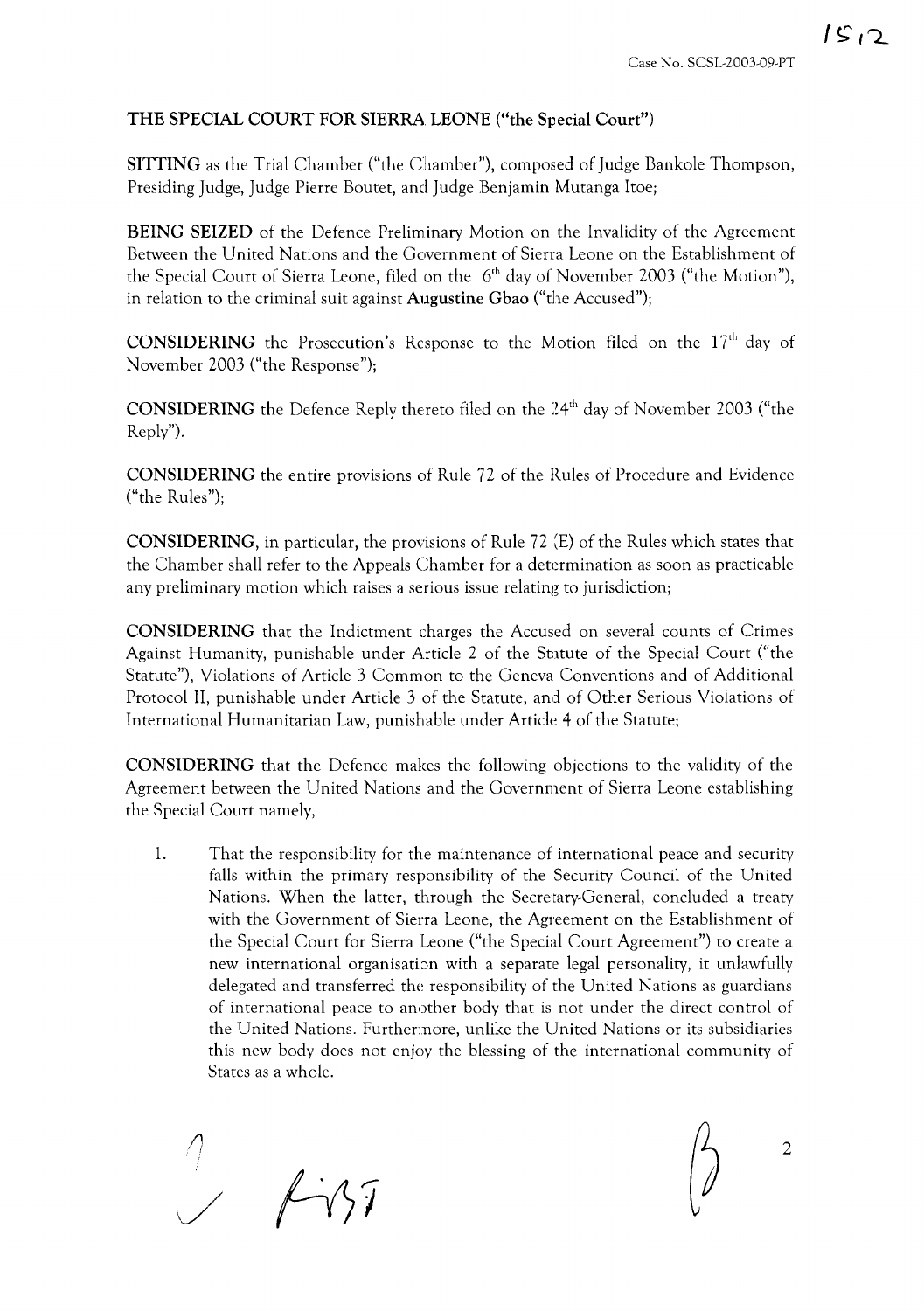- 2. That in so far as international organisations have the power to create new international organisations by treaties, it is nevertheless clear that such power would not extend to the exercise of criminal jurisdiction which falls within the preserve of the sovereign States unless States have manifested a very clear intention to transfer that power to a particular international organisation.
- 3. That the prosecution of international crimes is a customary right which can be voluntarily renounced - as was done by Sierra Leone in Article IX of the Peace Agreement Between the Government of Sierra Leone and the Revolutionary United Front of Sierra Leone of the  $7<sup>th</sup>$  July 1999 ("the Lome Accord"). Sierra Leone thereby lost its capacity to conclude a treaty to exercise this sovereign power which it no longer possessed, and lastly,
- 4. That according to the law, if a treaty concluded as the result of a fundamental error, either by fraud of one party or where there has been no negligence on the part of the other, then that treaty is invalid. That when the Government of Sierra Leone concluded the Special Court Agreement they failed to give full disclosure to the United Nations that it and the ECOWAS States had continued to represent to the Revolutionary United Front expressly or impliedly that the Lome Accord continued to apply and its members would not be punished for crimes under international law up until the disarmament of the  $14<sup>th</sup>$  January 2002. Consequently, had the United Nations known of this deception, they would not have been party to the Special Court Agreement and therefore the Special Court Agreement was concluded through a fraud against the United Nations or by error for which the United Nations is not responsible. As a result of the foregoing, the Defence contends that the Special Court Agreement is invalid.

**MINDFUL** of the Response by the Prosecution to these objections by the Defence;

# **NOW THEREFORE,**

# **THE CHAMBER,**

# **PURSUANT TO RULE** 72 (E) **OF THE RULES,**

**FINDS** that the foregoing submissions and the arguments in rebuttal advanced by the Prosecution raise a serious issue relating to the jurisdiction of the Special Court to try the Accused on all the counts of the Indictment that have been issued against him;

**ACCORDINGLY REFERS** this Motion, Response and Reply to the Appeals Chamber of the Special Court for determination;

 $\eta$  $1177$ ! 3